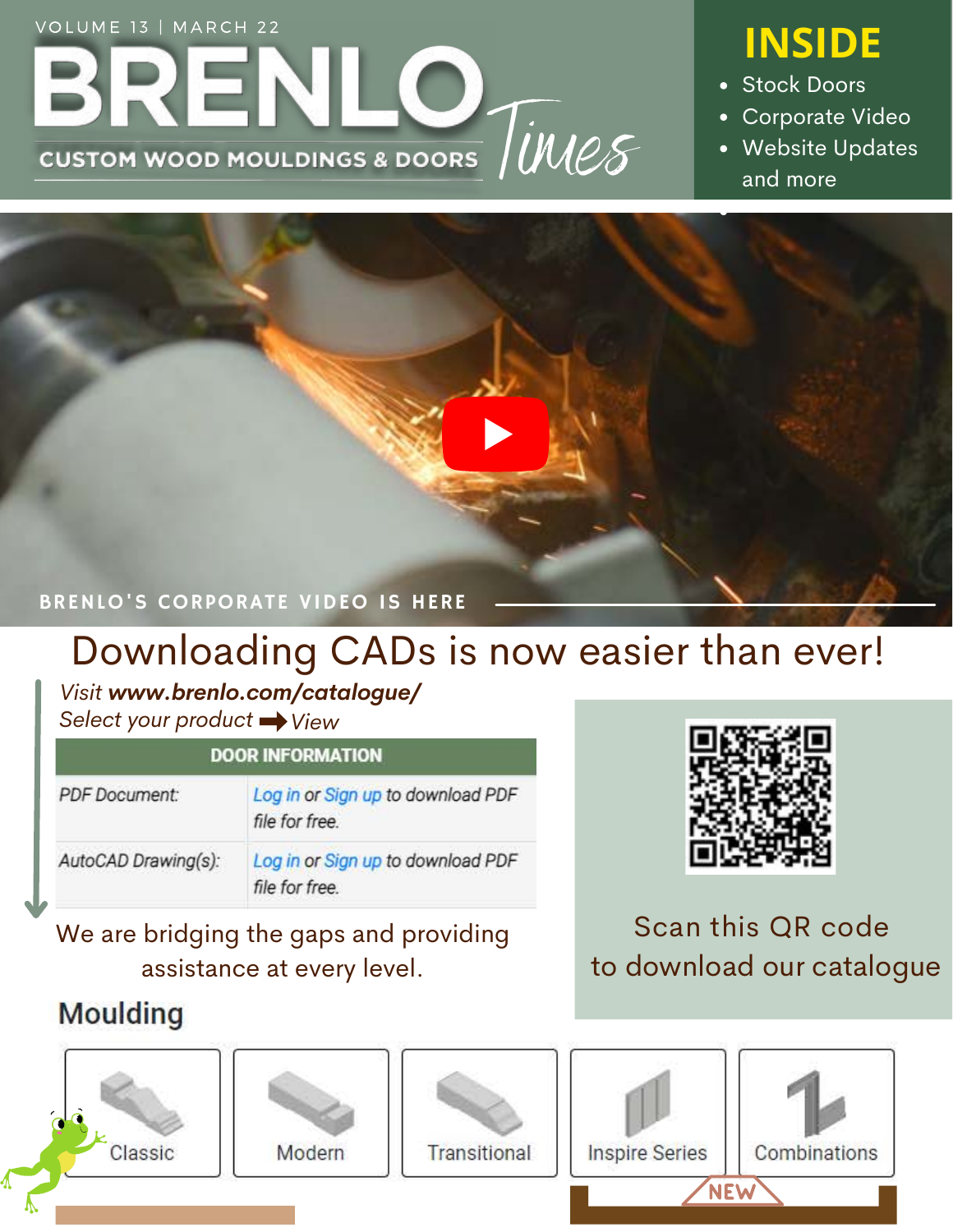# **IN-STOCK INVENTORY**

**Available Now!**

#### EMAIL TODAY SALES@BRENLO.CA



Not all doors are created equal or meet **Brenlo's quality standards.** We offer an exclusive line of the finest premium wood doors not available from other suppliers.

**STOCK DOORS:** Our stock program is leading the way in offering quality, premium craftsmanship on demand to our clients.

Our offerings include the following;

- **Silver Series Raised 2 & 3 panel doors**
- **Shaker 1 & 2 panel doors**



All of these doors come 1 ¾" thick and are offered in 80", 84", 90" & 96" Heights. The available widths are 16"-36" widths (2 increments). We also carry a budget friendly door style; Raised 2 Panel Moulded 80"H doors. These doors are carried in Hollow Core & Solid Core available. Note: 80" height available only and are 1 3/8" thick





**CUSTOM DOORS:** Brenlo has a proven track record in providing custom and special order doors. We can produce doors in any size, species, style and finish you desire.

**COMMERCIAL CUSTOM DOORS:** If you are looking for high performance truly unique custom doors, we have got you covered. Inquire with us and one of our sales representatives will assist you.



**at Brenlo**

**We also specialize in custom doors | Email us : sales@brenlo.ca**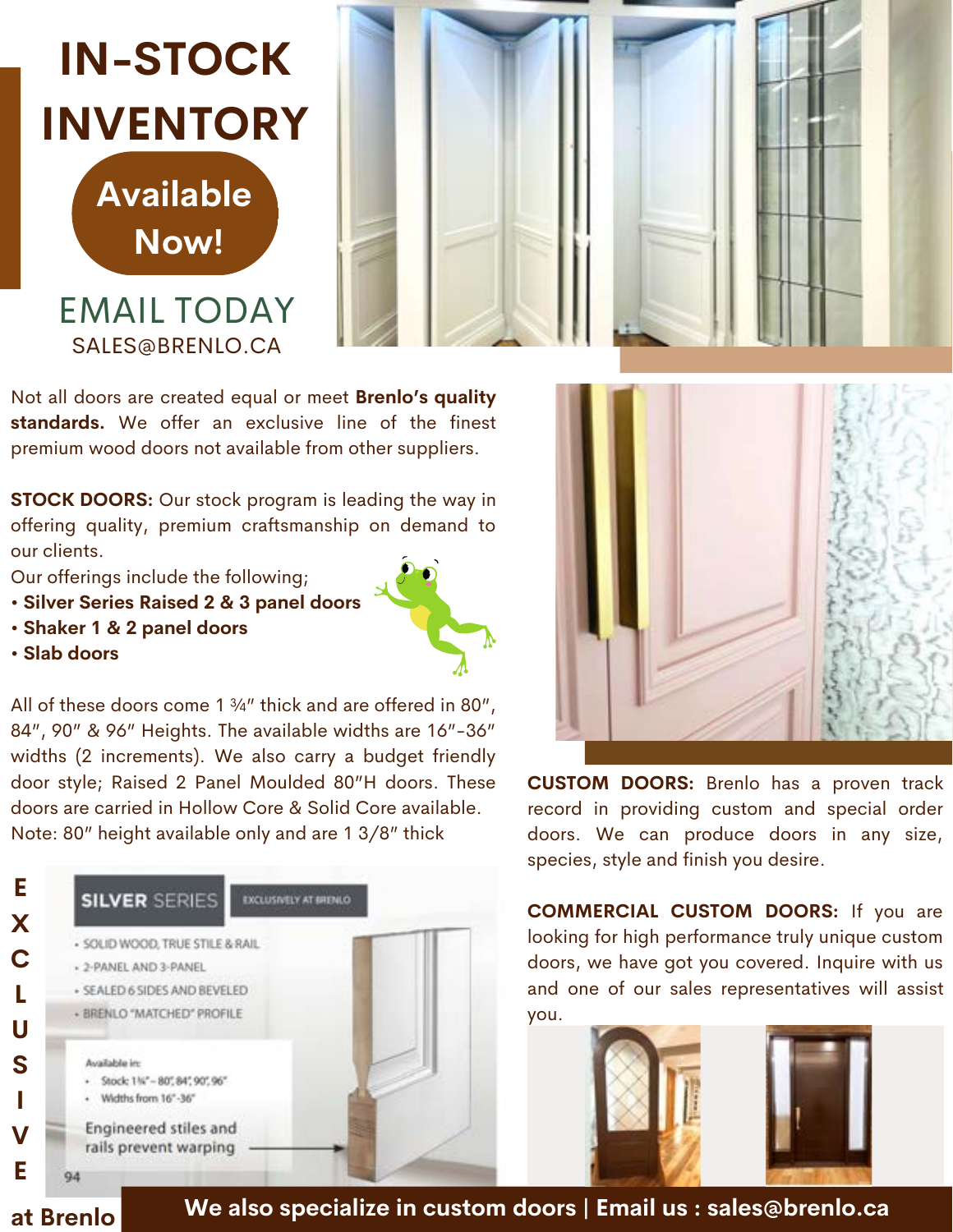







#### **McKeown Keith Design Build**



**Jessica Leigh Interiors Inc**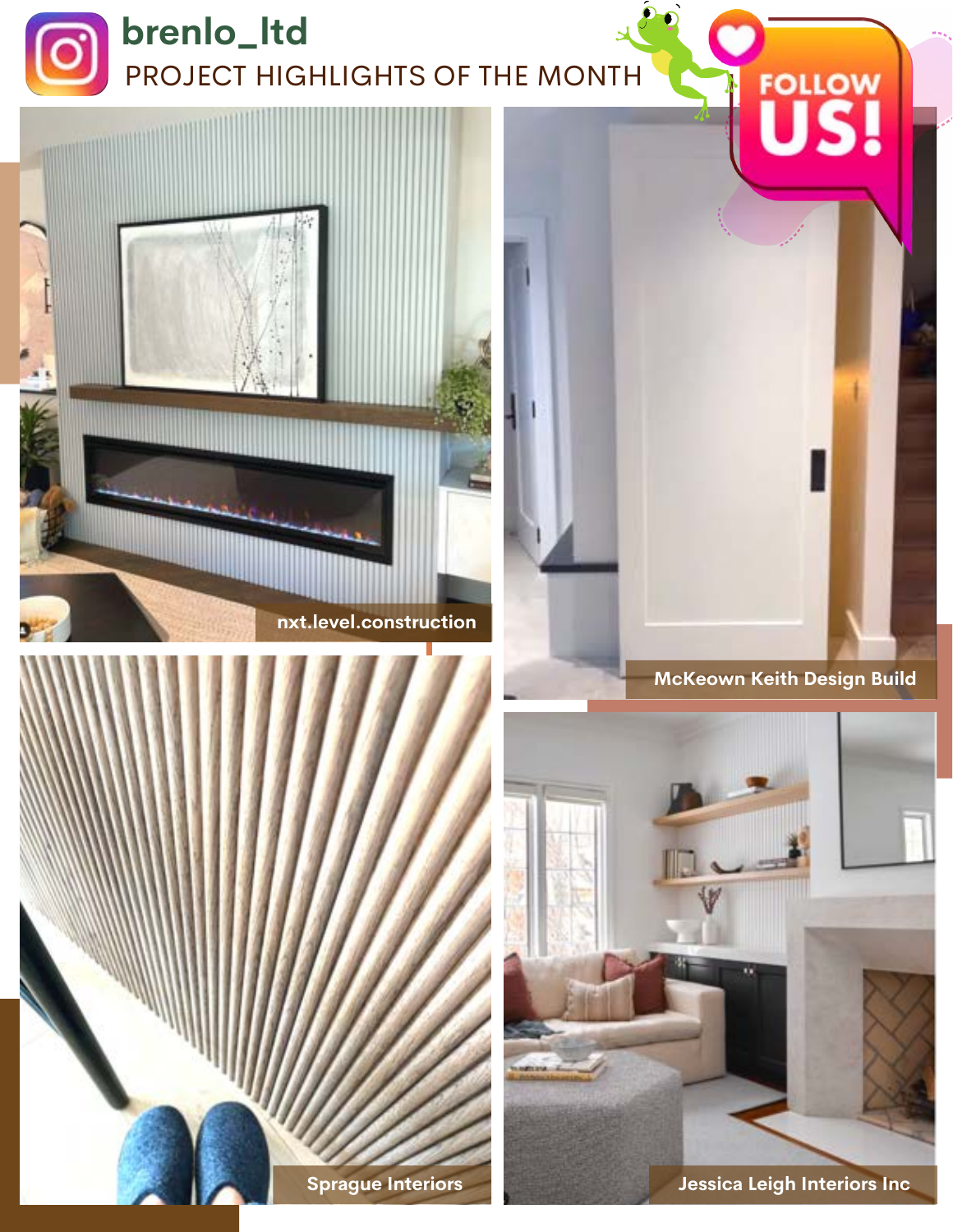

As a 'Marketing Specialist' at Brenlo, Riki manages our brand positioning by designing creative campaigns and leveraging digital media platforms. With her pragmatic and result-oriented mindset, she is determined to continue building Brenlo's market presence.

With an MBA in Marketing & Communications, she has brought with herself nearly a decade of experience from different industries, not limited to, real estate, design and events.

She keeps herself updated in a constantly changing digital marketing world and contributes immensely through her strategy driven proactive approach.

**Interesting Fact:** She is married to her high school bestie and cherishes each moment spent with her family. She is fond of singing and has given numerous stage performances during her academic years. She finds solace in nature and her best adventure stories include solo travels, river rafting and ziplining.

We are delighted to celebrate her efforts at Brenlo.



Employee Appreciation

# RIKI JAIN Featured Employee

women's day special



At Brenlo, women are celebrated for their energy, enthusiasm, inspiration, and hard work. Each women was given personalized mugs and key chains as a loving gesture and to acknowledge their contributions.

#### **Quoting our President's message :**

*"Salute to all the women and best wishes on International Women's Day. Please accept my utmost respect for everything you do. "*

**- FRASER ADAMS**